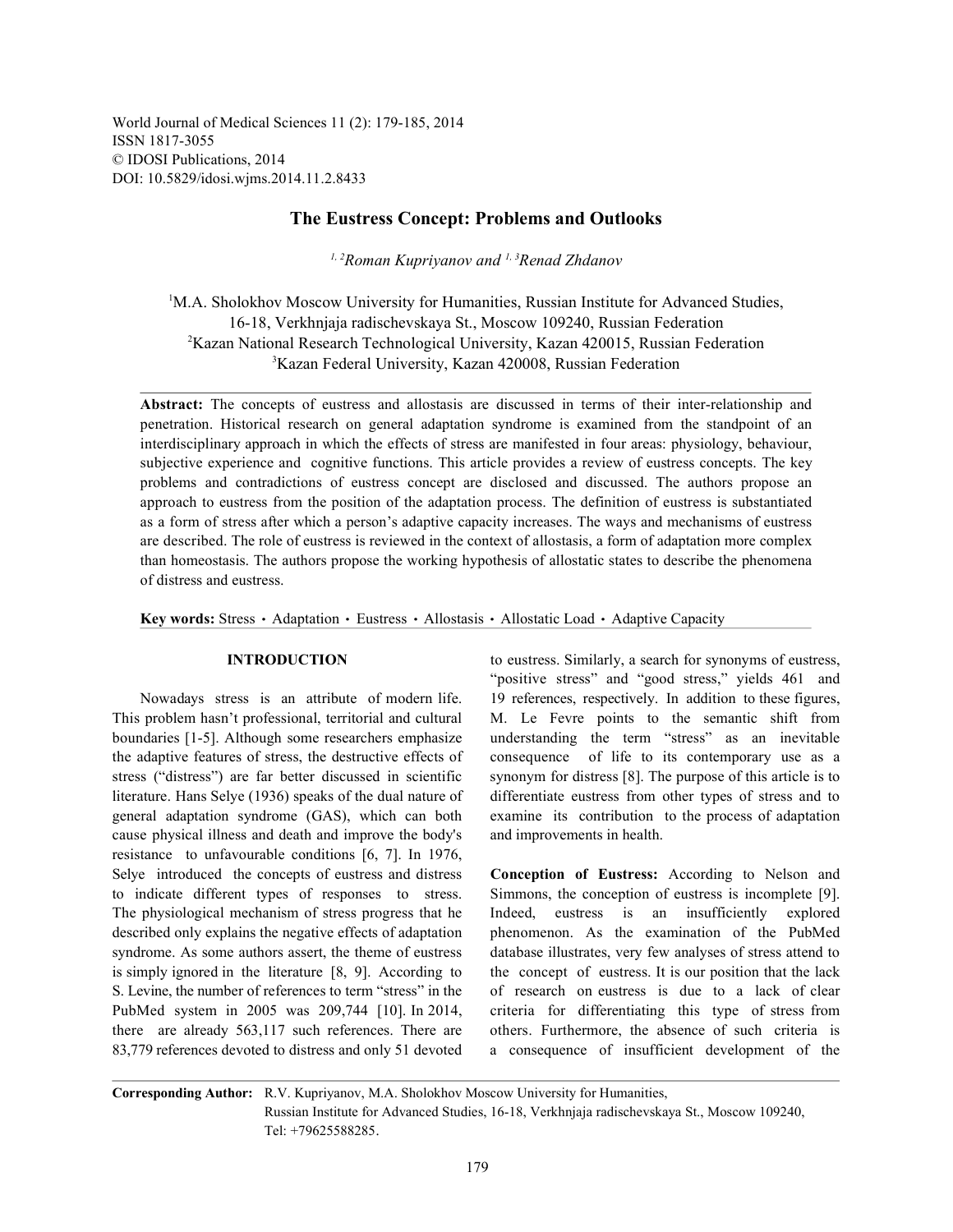there is significant variation among scientists in their different reactions to the stress, which can occur understanding of eustress. For example, in some models simultaneously [9]. Lundberg and Frankenhauser also of stress, eustress is included only as a lack of believe that eustress (positive emotions) and distress negative effects. Milsum considers eustress as an ideal (negative emotions) can occur in response to the condition of the well-functioning homeostatic system [11]. requirements of the environment, either separately or in The concept of eustress was introduced into the combination [18]. These variants differ from one another scientific lexicon by H. Selye, who is not known to be in the ratio of catecholamines and cortisol found in the precise with terminology. Selye's scholarly works blood. The researchers concluded that the themselves further confound an understanding of the neuroendocrine responses to the psychosocial situation phenomenon of eustress. At times, he used the terms are determined by the individual's cognitive evaluation "eustress" and "distress" to distinguish different types of of the situation and by the emotional impact of the stress and in other instances, he identified them as stimuli stimuli but not by their objective characteristics [18]. that cause stress [9]. Lovallo [19] also believes that the influence of stress is

understanding eustress. The first is connected to H. situation. He asserts that two situations in which the Selye's work. In his formulation of general adaptation physical load is identical may have different syndrome, Selye emphasised the adaptive nature of the consequences for the person based on the interpretation reaction to the stress [6, 7]. The terms "distress" and of the situation and the accompanying emotions. "eustress" were subsequently introduced by Selye in Lazarus and Folkman noted that the immediate 1974 to distinguish the non-adaptive and adaptive psychological consequences of the evaluation of the effects to stress reactions [12]. Quick et al. considered situation are revealed in positive or negative feelings [20]. eustress in a similar light [13]. They identified eustress as Thus, a person may react to any stressor with both "healthy, positive, constructive results of stressful positive and negative feelings and judgments [20]. events and stress response." Thus, eustress is Associating eustress with emotional state or considered the result of the body's response to a stressor. cognitive evaluation alone presents the risk of stepping

understanding eustress in his stress model. From this identify this phenomenon. This is because emotions and point of view, eustress is a positive cognitive response to cognitive evaluation of a situation can change during the a stressor. This type of stress is associated with positive period in which the stressor is acting upon the individual. feelings and a healthy physical state, while distress is a In such cases, it would be difficult to distinguish eustress severe stress associated with negative feelings and and distress from one another. In terms of an integral physical impairments [14]. Harris correlates eustress with approach to human physiology, we cannot speak of two a joyful response to a stressor [15] and Edwards and or more reactions occurring simultaneously. Cooper identified eustress as a positive discrepancy Physiologically, there is only one reaction in the between perception and wishes (provided the organism, although the ratio and number of structural discrepancy bears direct relation to the individual) [16]. elements involved in the reaction may differ. Thus, we According to Le Fevre et al. [17], the main factor that may speak of a variety of reactions to a stressor. An determines whether a stressor will cause distress or example of such an interpretation of eustress is a theory eustress is the perception and interpretation of the of nonspecific adaptive reactions of the organism (NARO) situation by the individual. Le Fevre believes that a [21-24]. According to Garkavi et al. [22], adaptations to particular stress is distinguished as eustress or distress strong stimuli vary significantly from adaptations to weak not only based on the individual's perception of the stimuli. Adaptation to a strong stimulus occurs not only intensity of the stimulus (stressor) but also based on the through over-stimulation of some subsystems of the perception of its other characteristics, such as its source, organism but also through inhibition of the activity of

occur simultaneously. For example, Nelson and Simmons While adapting to a weak stimulus, neither inhibition nor also supposed that eustress and distress represent significant stimulation of protective subsystems takes separate and independent aspects of the overall response place. This adaptive reaction, which Garkavi et al called

conceptual basis of eustress. Under these circumstances, to stress [9]. They consider eustress and distress as two Today, there are two dominant approaches to largely dependent on how a person interprets the

Lazarus proposed a second approach to on "shaky ground" and losing direction in the search to duration, controllability and desirability [17]. others, known as defensive subsystems. According to There is an opinion that eustress and distress may these authors, this is a classic reaction to stress.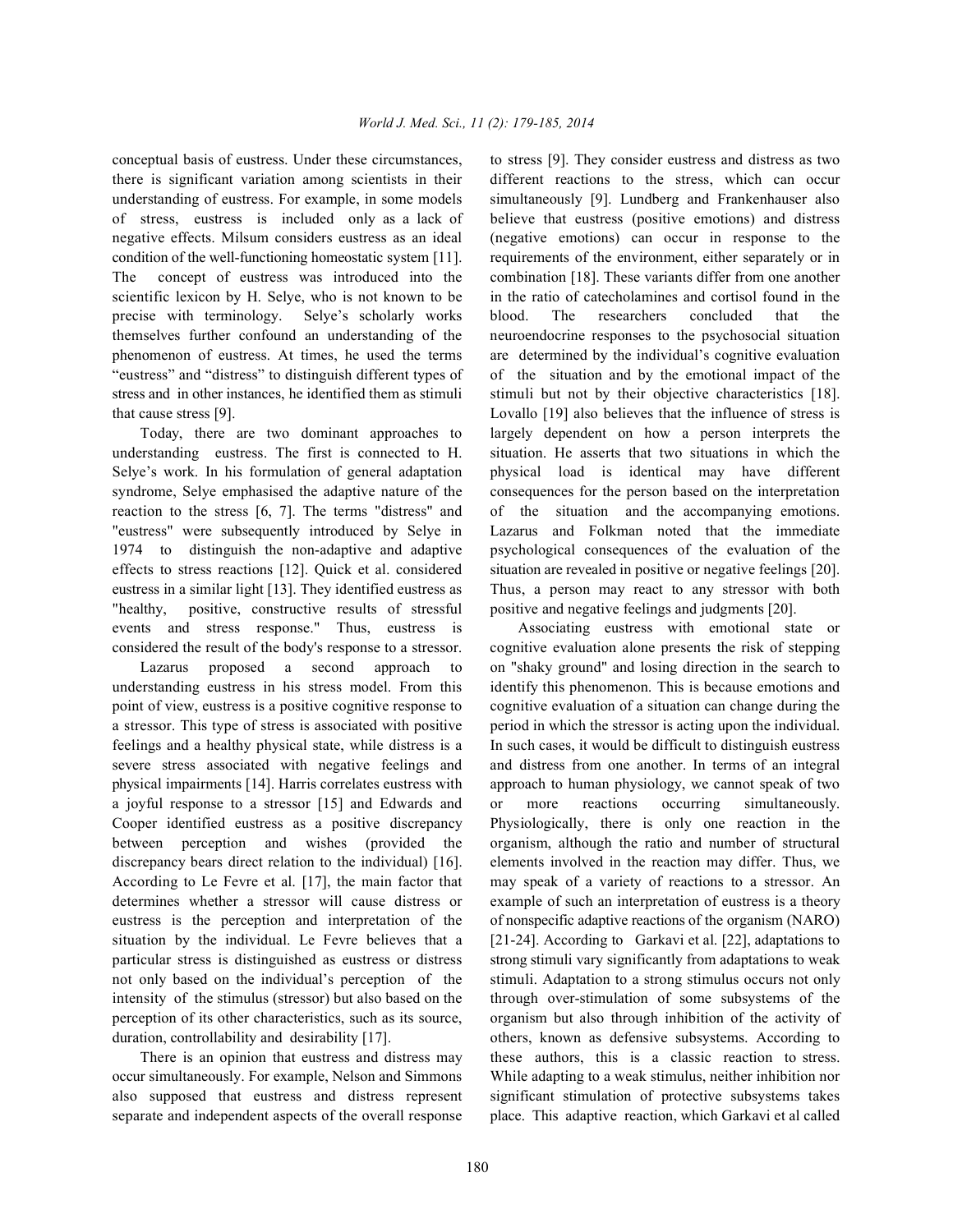

Fig. 1: Homeostasis and eustress.  $X_0$ - some biological property of an organism;  $X_{\text{min}}$ ,  $X_{\text{max}}$ -limits of adaptive capabilities of an organism.

subsystems and causes the organism to become resistant conditions. Therefore, most anti-stress programs aimed at to harmful actions [22]. These authors also identified the decreasing stress levels are misguided; they intend to commonly occurring "activation reaction," which occurs reduce stress levels rather than to control the stress in response to the action of medium-strength stimuli of response by converting the response to a eustress varying quality. This reaction is characterised by a rapid, reaction. Several studies confirm the viability of this point. though not excessive, increase in activity of the A. Sih reviewed theories claiming that "early stress" protective and regulatory subsystems of the organism. prepares the body for more effective resistance to If we consider this theory in terms of eustress, stressors in later life [26]. It has been argued that "early both training and activation reactions would be stress" may play an adaptive role, as "vaccination against classified as eustress. Identification of different types of stress," in training animals to endure environmental non-specific adaptive reactions enabled the authors to conditions after birth [27, 28]. According this argument, suggest the technique of "activational therapy" [24]. there is a bell-shaped correlation between the level of Their basic idea is to provoke the necessary adaptive stress at an early age and subsequent resilience [29-31]. immune reaction in human organisms through controlled external action or medicine (i.e., by stressor). For positive **Ways to Create Eustress:** Although Selye described therapeutic effects, it is possible to use two non-specific eustress as a positive effect of uncertain physiological reactions. The training reaction is necessary to induce responses and strain, neither he nor his adherents have prophylaxis of diseases and the activation reaction described how this positive effect arises. should be used for therapeutic treatment of diseases [24]. One of the most common points of view on the cause

of the adaptive capabilities of the organism and eustress a position exemplified by the theory of NARO [22, 23]. is a stress that initiates an increase in adaptive Other theories assert a nonlinear relationship between capabilities [25]. This approach makes it possible eustress and the intensity of the impact, as often to clearly identify the phenomenon of eustress, illustrated in the form of a U-shaped diagram, where the affording new opportunities for its study. relationship exists between the intensity of stress Graphically, eustress can be shown in the form of and health or productivity [32-35]. In the latter case, increased limitations of the organism's adaptive the researchers rely on the law of Yerkes-Dodson [36]. capabilities (Fig. 1). Adaptation and stress phenomena Within a quantitative approach, the phenomenon of have a causal relationship wherein the onset of stress hormesis may also be considered. "Hormesis describes initiates adaptation. The evolutionary history of all life any process in which a cell, organism, or group of forms may be treated as a history of organisms combating organisms exhibits a biphasic response to an exposure of stressors, thus bringing about destruction (distress) increasing amounts of a substance or condition (e.g., and gains (eustress). When using the term "eustress", chemical, sensory stimulus, or metabolic stress). we want to emphasise the positive, constructive value of Typically, low dose exposures elicit a stimulation or the stress response. The initial purpose of the body's beneficial response, whereas high doses cause inhibition reaction to stress and stressors is to overcome or toxicity" [37]. For example, there is evidence that low the adverse impact of the external environment. doses of radiation stimulate cell proliferation [38]. Nature created a mechanism that allows the body to Furthermore, caloric restriction prolongs life in a variety of

"the training reaction," increases the activity of protective activate all of its resources to survive in adverse

Distress is a type of stress that leads to deterioration of eustress is the intensity of the stressor's impact,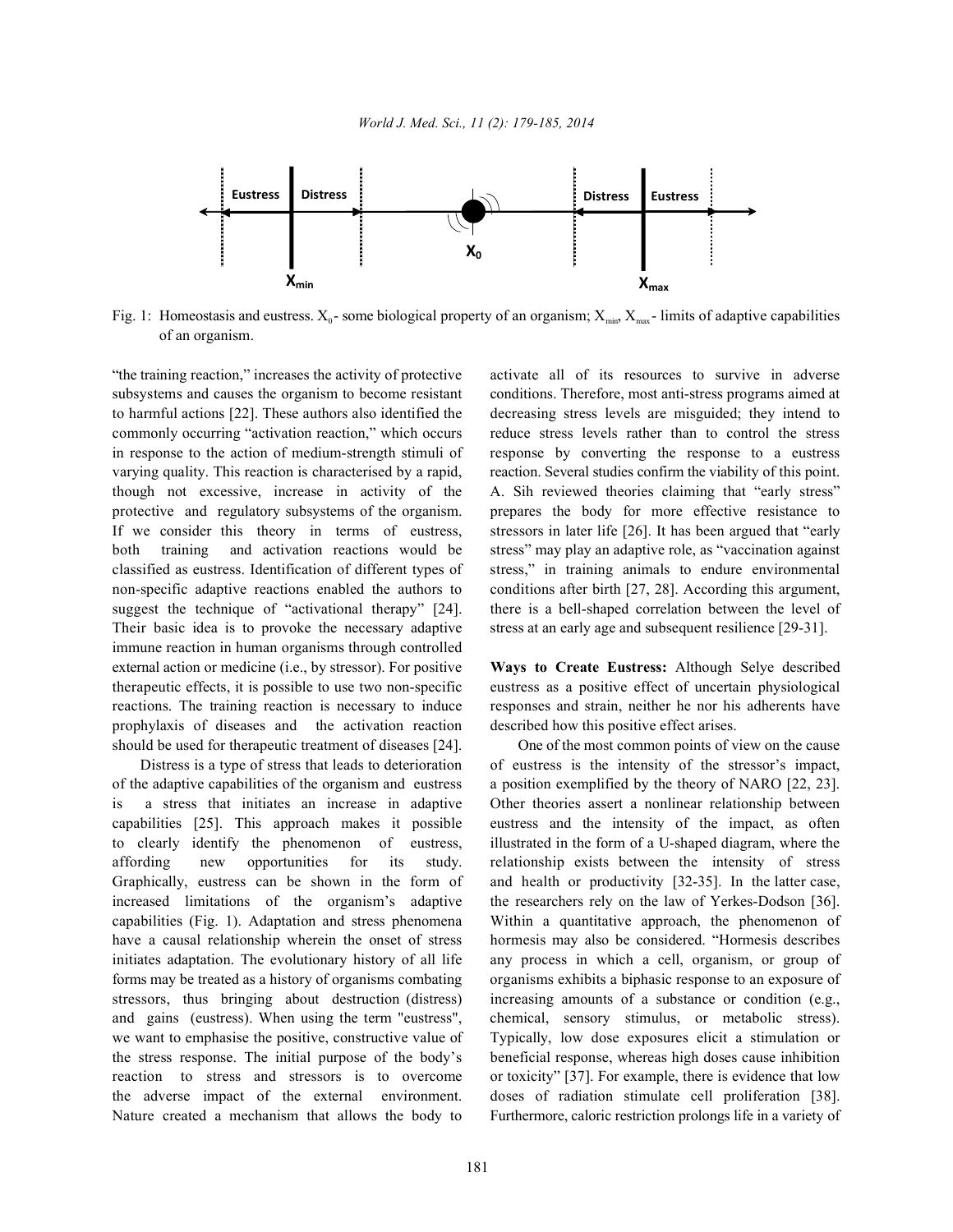deterioration of biological function [39]. From the data complex form of adaptation than homeostasis. discussed above, it may be concluded that the intensity According to the latter theory, environmental or life of exposure to stressors is a key factor in determining the events cause a stress reaction, which enables the development of either the eustress or the distress organism to maintain homeostatic balance; however, response. once the stimulus has disappeared, an organism returns

on the power of the stressor impact but also on the at the original level. In such a situation, a human organism duration of exposure to the stressor. The duration of the tries to restore balance at another level, causing a new stressor impact may also play a significant role in the stable state, rather than returning to the former. This new development of various effects of stress. According to level is called the "allostatic state" [55]. Expanding on this S. McEwen [40], the short-term impact of major hormonal concept is the notion of "allostatic load," which refers to mediators of stress is essential for adaptation, the price the body pays for being forced to adapt to homeostasis maintenance, and survival. However, unfavourable psychosocial or physical situations. at longer time intervals, the stressor impact can Physiologically, it signals either the presence of accelerate the pathogenic process, which can be excessively strong stress or an ineffective reaction of the considered a variant of distress. hormonal system to the stressor [40].

stimuli that cause eustress, there are a number of studies upset, whether due to damage or a change in the aimed at identifying the internal conditions and parameters of the human organism's functioning (e.g., factors that are beneficial to people in stressful in the normal growth and development of the organism). situations. In the field of psychology, several studies A cause and indicator of allostasis is intense activation of on the relationship between psychological traits and regulatory systems, which manifests itself in excessive health and wellbeing have been carried out. Some of production of cortisol and adrenaline. Allostasis is further the traits investigated include positive affect [41], characterised by intensive and unstable functioning, optimism [42], self-determination [43] and hope [44]. including behavioural and psychological activity, Other researchers have focused on individuals who attributed to an emergence of new neuro-humoural remain healthy in stressful situations [45]. Studies have regulation mechanisms and new forms of behaviour that shown that individuals who face distressing situations are more adaptive to new conditions. As a norm, an can achieve positive results and traits such as hardiness allostatic state is in flux until homeostasis is achieved at may facilitate this process. In such cases, hardiness is another level, within new parameters of the internal defined as an aspiration to discern the meaning of events, environment, due to the formation of new neuroendocrine especially those that cause stress. Other traits cited as regulation systems and the development of new adaptive promoting health and wellbeing include self-reliance [46], behaviours and strategies. However, if an allostatic load the character [47] and sense of vocation [48]. It was also is too high, or if the environment is constantly changing shown that eustress is connected with total life and unpredictable, it is impossible to achieve balance satisfaction [49]. because the emerging structural elements of a regulatory

25 years ago, a new term, "allostasis" (from the Greek organism appear, including those that are behavioural. words *allos*, meaning "other, another" and *stasis*, Allostasis theory can be applied to explain the meaning "state, stability"), was proposed, which literally eustress phenomenon. For example, Li G. introduces the means "to remain stable, changing" or "remaining stable concept of "allostatic buffering capacity" (ABC), which, by being variable" [50]. Authors working within this according to the author, supports dynamic stability [56]. paradigm understand allostasis as a process by which an This capacity is equal to the change in physiological organism maintains its internal environment within parameters from normal to peak level (i.e., the maximal parameters necessary for survival by changing its state possible change). In terms of ABC, eustress is regarded and its behaviour [40, 50-52]. as an increase in the buffer zone that results in health

the concept of homeostasis, introduced by C. Bernard [56].

organisms from yeast to mammals, protecting them from and W. Cannon [53, 54]. It is understood as a more Intensity of exposure to a stressor depends not only to its original state, although it may not restore balance

In addition to studying the characteristics of the Allostasis occurs when the homeostatic balance is **Eustress and a Theory of Allostasis:** Approximately system and conditions for pathological changes in an system have no time to develop into a new effective

The notion of allostasis broadens and supplements improvement and reduction in morbidity and mortality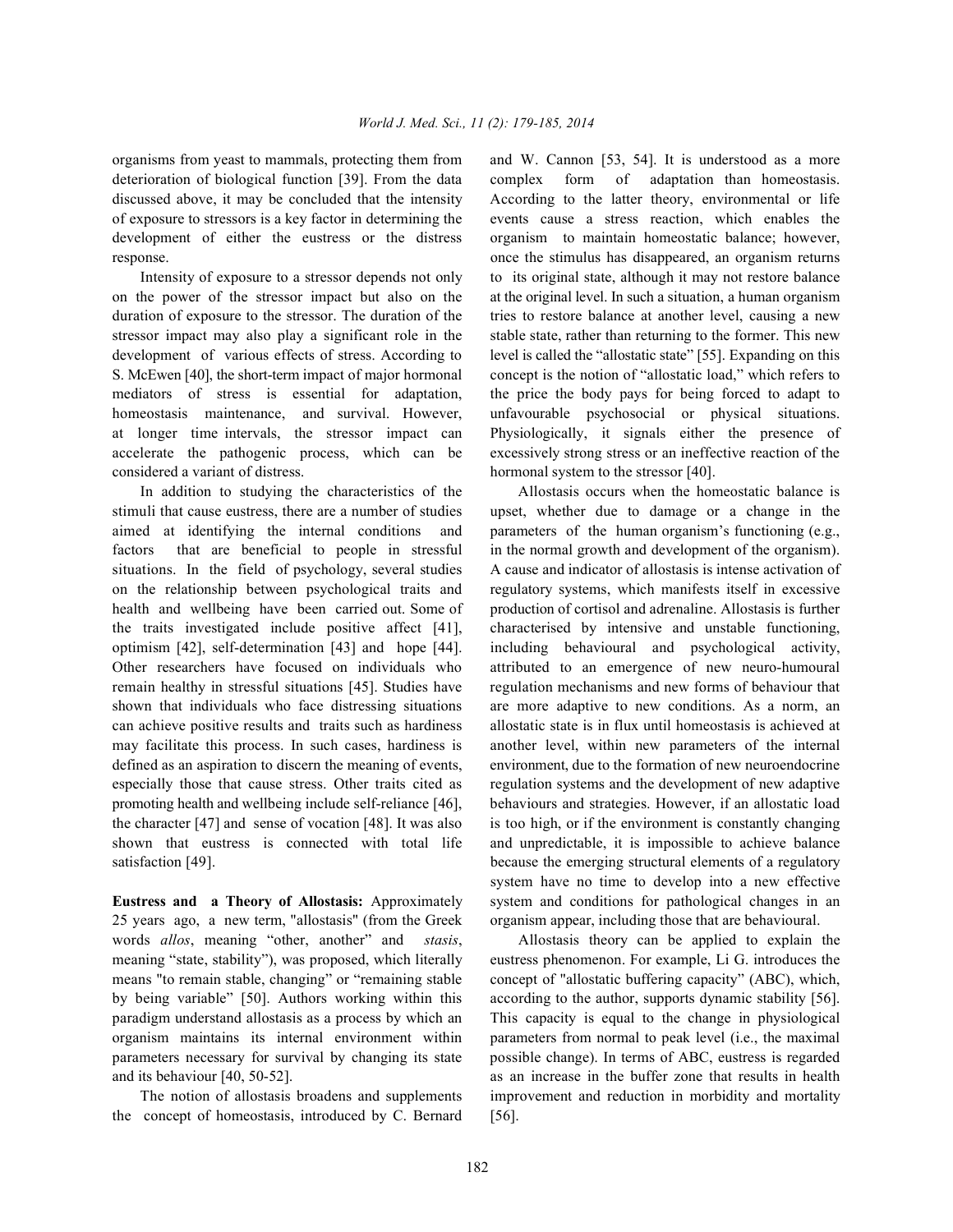

Fig. 2: The model of allostatic states: a, b, c, d, e - allostatic states; c - the current state of homeostasis. Transfer from allostatic state c to b or a one might be considered as eustress; transfer from allostatic state c to d or e one might be considered as distress development.

Eustress harmoniously fits into the modern theory of Although most researchers attend to problems of allostasis [57] in that the latter concept suggests the pathogenesis, stress is a protective reaction that helps presence of many states. These states can, in our view, the organism to survive in difficult conditions and be ordered according to the allostatic load on the body environments and it is the positive, constructive role of (Fig. 2). Therefore, within the framework of allostasis, stress that very few have studied. It is necessary to move we can consider the possibility of moving not only with beyond the pathological model and turn to positive high levels of allostatic load but also with reduced levels conceptions and cognitive research that can elucidate the of allostatic load. This allows use of the concept of mechanisms of eustress. From a perception of stress as a eustress to explain the positive effects of stress on reaction to strong negative environmental impacts, the body, such as increasing resistance to adverse researchers now recognise distinctions within the stress factors, survival in extreme conditions, etc. We propose phenomenon, seeing distress as a non-specific basis of a schematic model of the "allostatic state," which takes disease and eustress as a favourable factor affecting into account the existence of stable physiological states health and longevity. We propose to consider eustress as of the body that differ in terms of allostatic load. an adaptation process. In this context, eustress is a type The transition from one state to another is possible if of stress that increases an organism's adaptive capacity. certain external actions or mobilisation of internal reserves We further propose a working hypothesis of allostatic occurs. We are not proposing the existence of certain states to describe the phenomena of distress and predefined conditions in which the body can endure eustress. Eustress results in the transition of the organism stress influences because individual characteristics to a lower level of allostatic load and distress is the associated with the levels and states in each case may be transition to a higher. Although some well-known models different. Thus, in this model, eustress is the transition of of stress provide the grounds for eustress mechanisms, the system to a lower level of allostatic load and distress experimental studies are necessary to confirm the model is the transition to a higher level (Fig. 2). It can be argued of eustress. that the concept of allostasis provides a new viewpoint This work was supported by a 3-month grant Program on the phenomenon of eustress and new opportunities from the Russian Institute of for Advanced Studies at for understanding and investigating it. Our approach Sholokhov Moscow State University for the Humanities, facilitates a clear identification of the phenomenon of June-August 2013. eustress, thus opening new possibilities for its further study. **ACKNOWLEDGEMENTS**

penetration of the concepts of eustress and allostasis. 12-03-97089reg; A.von Humboldt Foundation No Despite the proliferation of research on stress, it tends to V–8121/RUS/1032332 (Bonn, Germany), and of Russian be studied in an irregular and often one-sided manner. Ministry of Education and Science, project part 2013-2014.

**CONCLUSIONS** The work was supported by grants of Russian This article discusses the inter-relationship and and Academy of Sciences of Tatarstan Republic No Foundation for Basic Research, regional Volga region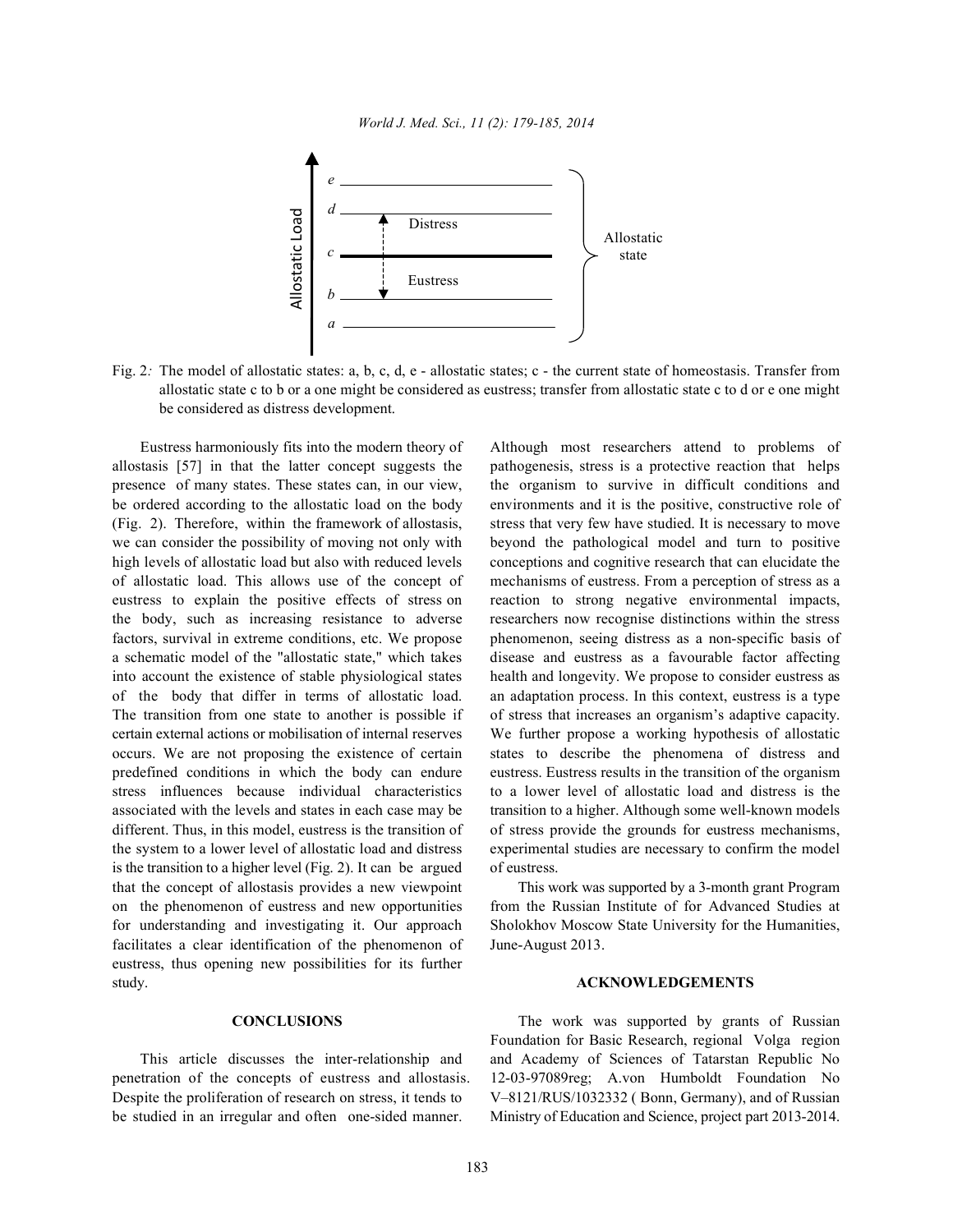- 1. Majid Lotfalian, Seyed Fazlollah Emadian, Nahid Riahi Far, Maryam Salimi and Fatemeh Sheikh Moonesi, 2012. Occupational stress impact on mental health status of forest workers. Middle-East Journal of Scientific Research, 11(10): 1361-1365.
- 2. Abeer Saad Eswi, Sahar Radi and Hanaa Youssri, 2013. Stress/stressors as perceived by baccalaureate Saudi nursing students. Middle-East Journal of Scientific Research, 14(2): 193-202.
- 3. Rashid Saeed, Rab Nawaz Lodhi, Khalil Ahmed, Naureen Afzal, Zahid Mahmood and Moeed Ahmed, 2013. Work-life balance and stress with the turnover rate of the employees. World Applied Sciences Journal, 26(6): 834-839.
- 4. Simin Bemana, Hamideh Moradi, Mohsen Ghasemi, Sayed Mehdi Taghavi and Amir Hosain Ghayoor, 2013. The relationship among job stress and job satisfaction in municipality Personnel in Iran. World Applied Sciences Journal, 22(2): 233-238.
- 5. Mansour Ziaei, Hamed Yarmohammadi, Marzieh Izadi laybidi, Zeinab Nazari and Amir Hossein Hashemian, 2014. Comparison of occupational stress among personnel of firefighting and emergency medical stations of Kermanshah (Iran) in 2013. World Journal of Medical Sciences, 10(3): 362-367.
- 6. Selye, H., 1936. A syndrome produced by diverse nocuous agents. Nature, 138: 32.
- 7. Selye, H., 1950. The physiology and pathology of exposure to stress, a treatise based on the concepts of the general-adaptationsyndrome and the diseases of adaptation. Montreal, Acta Medica Publ.
- 8. Le Fevre, M., J. Matheny and G.S. Kolt, 2003. Eustress, distress and interpretation in occupational stress. J. Manag. Psychology, 18: 726-744.
- 9. Nelson, D.L. and B.L. Simmons, 2003. Eustress: an elusive construct, an engaging pursuit. In: Perrewe, P.L. and D.C. Ganster, D.C. (Eds.) Research in Occupational Stress and Well-being, Vol. 3: Emotional and Physiological Processes and Positive Intervention Strategies, Elsevier, Oxford, pp: 265-322.
- 10. Levine, S., 2005. Stress: an historical perspective. In: Steckler, J., N.H. Kalin, J.M.H.M. Reul, (Eds.), Handbook of Stress and the Brain. Amsterdam, Elsevier, pp: 3-24.
- 11. Milsum, J.H., 1985. A model of the eustress system for health/illness. Behavioral Science, 30: 179-186.
- 12. Selye, H., 1974. Stress without distress. Philadelphia, P.A., J.B. Lippincott, Co.
- **REFERENCES** 13. Quick, J.C., J.D. Quick, D.L. Nelson and J.J. Hurrell, 1997. Preventive stress management in organizations. Washington, DC., American Psychological Association.
	- 14. Lazarus, R.S., 1993. From psychological stress to the emotions: A history of changing outlooks. In: Porter, L.W., M.R. Rosenzweig, (Eds.), Annual Review of Psychology, 44: 1-21
	- 15. Harris, D.V., 1970. On the brink of catastrophe. Quest Monograph, 13: 33-40.
	- 16. Edwards, J.R. and C.L. Cooper, 1988. The impacts of positive psychological states on physical health: a review and theoretical framework. Social Science and Medicine, 27: 1447-1459.
	- 17. Le Fevre, M.L., G.S. Kolt and J.Matheny, 2006. Eustress, distress and their interpretation in primary and secondary occupational stress management: which way first? J. Manag. Psychology, 21: 547-565.
	- 18. Lundberg, U. and M. Frankenhauser, 1980. Pituitaryadrenal and sympathetic-adrenal correlates of distress and effort. J. Psychosomat. Res., 24: 125-130.
	- 19. Lovallo, W.R., 1997. Stress and health: Biological and psychological interactions. Sage, Thousand Oaks, CA.
	- 20. Lazarus, R.S. and S. Folkman, 1984. Stress, appraisal and coping, Springer, New York.
	- 21. Garkavi, L.K.H., M.A. Ukolova and Ye.B. Kvakina, 1975. The principle of development of qualitatively different general non-specific adaptive reactions of the organism. Diploma for discovery  $1158$ , U.S.S.R. Bulletin of Discoveries, 3: 56-61 (in Russian).
	- 22. Garkavi, L.K.H., Ye.B. Kvakina and M.A.Ukolova, 1979. Adaptational reactions and the organism resistance, Rostov State University Press, Rostov-on-Don. (in Russian).
	- 23. Garkavi, L.K.H. and E.B. Kvakina, 1988. Morphological and functional state of the thymus and lymphatic system during development of adaptive reactions to electrical stimulation of emotiogenic brain structures. Bulletin of Exper. Biol. and Med., 105: 522-526.
	- 24. Garkavi, L.K.H., Ye.B. Kvakina and T.S. Kuzmenko, 1998. Antistressor reactions and activational therapy, Imedis, Moscow, pp: 15. (in Russian).
	- 25. Kupriyanov, R.V. and Y.M. Kuzmina, 2009. Occupational stress in social work practice: theory and practice. K.N.R.T.U Press, Kazan, pp: 132. (in Russian).
	- 26. Sih, A., 2011. Effects of early stress on behavioral syndromes: an integrated adaptive perspective. Neurosci. Biobehav. Rev., 35: 1452-1465.